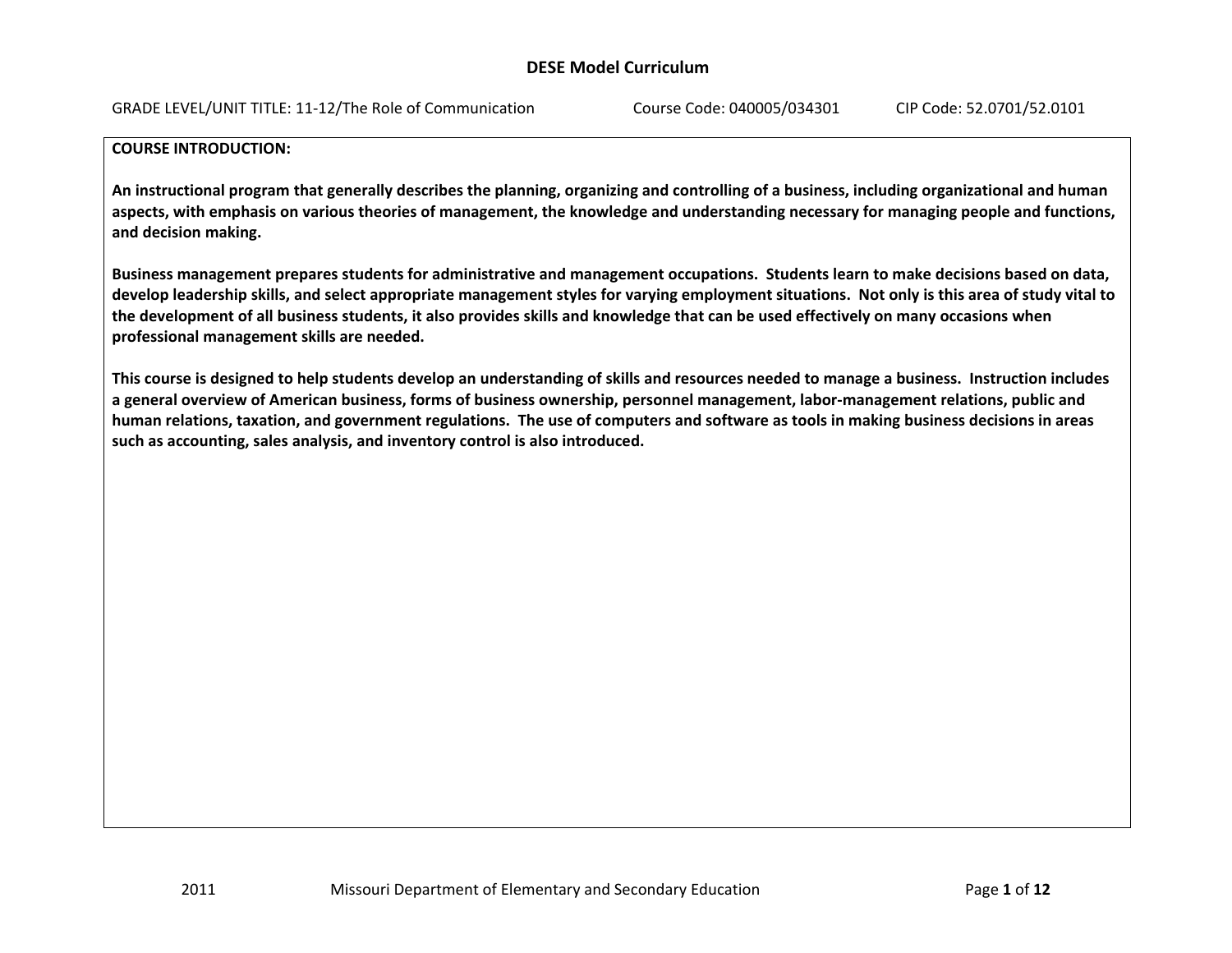| GRADE LEVEL/UNIT TITLE: 11-12/The Role of Communication                |  | Course Code: 040005/034301              | CIP Code: 52.0701/52.0101 |
|------------------------------------------------------------------------|--|-----------------------------------------|---------------------------|
| UNIT DESCRIPTION:                                                      |  | <b>SUGGESTED UNIT TIMELINE: 2 WEEKS</b> |                           |
| Students will learn about communication and its role in the workplace. |  | <b>CLASS PERIOD (min.): 50 MINUTES</b>  |                           |
|                                                                        |  |                                         |                           |

# **ESSENTIAL QUESTIONS:**

- 1. Professionalism is an important part of corporate etiquette, what is it and how does it apply to the workplace?
- 2. What is the connection between professional publications & the business world?
- 3. What role does communication play in the management of <sup>a</sup> business?
- 4. What are appropriate techniques for verbal and nonverbal communication in the workplace?

| <b>ESSENTIAL MEASURABLE LEARNING OBJECTIVES</b>                                                                                                      | <b>CCSS LEARNING GOALS</b><br>(Anchor Standards/Clusters) | <b>CROSSWALK TO STANDARDS</b>                                    |                                                        |                                                                                                                                      |                |
|------------------------------------------------------------------------------------------------------------------------------------------------------|-----------------------------------------------------------|------------------------------------------------------------------|--------------------------------------------------------|--------------------------------------------------------------------------------------------------------------------------------------|----------------|
|                                                                                                                                                      |                                                           | <b>National Business</b><br><b>Education</b><br><b>Standards</b> | <b>CCSS</b>                                            | <b>MBA</b><br>Research<br><b>Standards</b>                                                                                           | <b>DOK</b>     |
| Demonstrate effective communication skills<br>1.<br>(e.g., verbal, nonverbal, and technological<br>communications and effective listening<br>skills) |                                                           | Management<br>IV.D.1                                             | $L.11 - 12.1$<br>$L.11 - 12.2$<br>SL.11-12.6           | <b>Understands</b><br>the<br>concepts,<br>strategies,<br>and systems<br>used to<br>obtain and<br>convey<br>ideas and<br>information. | $\overline{2}$ |
| Apply communication skills to produce<br>2.<br>clearly written traditional and electronic<br>documents                                               |                                                           | Communication<br>I.D.3.14<br>Communication<br>I.B.4.1            | <b>WHST.11-</b><br>12.2.a<br><b>WHST.11-</b><br>12.2.b | <b>Understands</b><br>the<br>concepts,<br>strategies,                                                                                | 4              |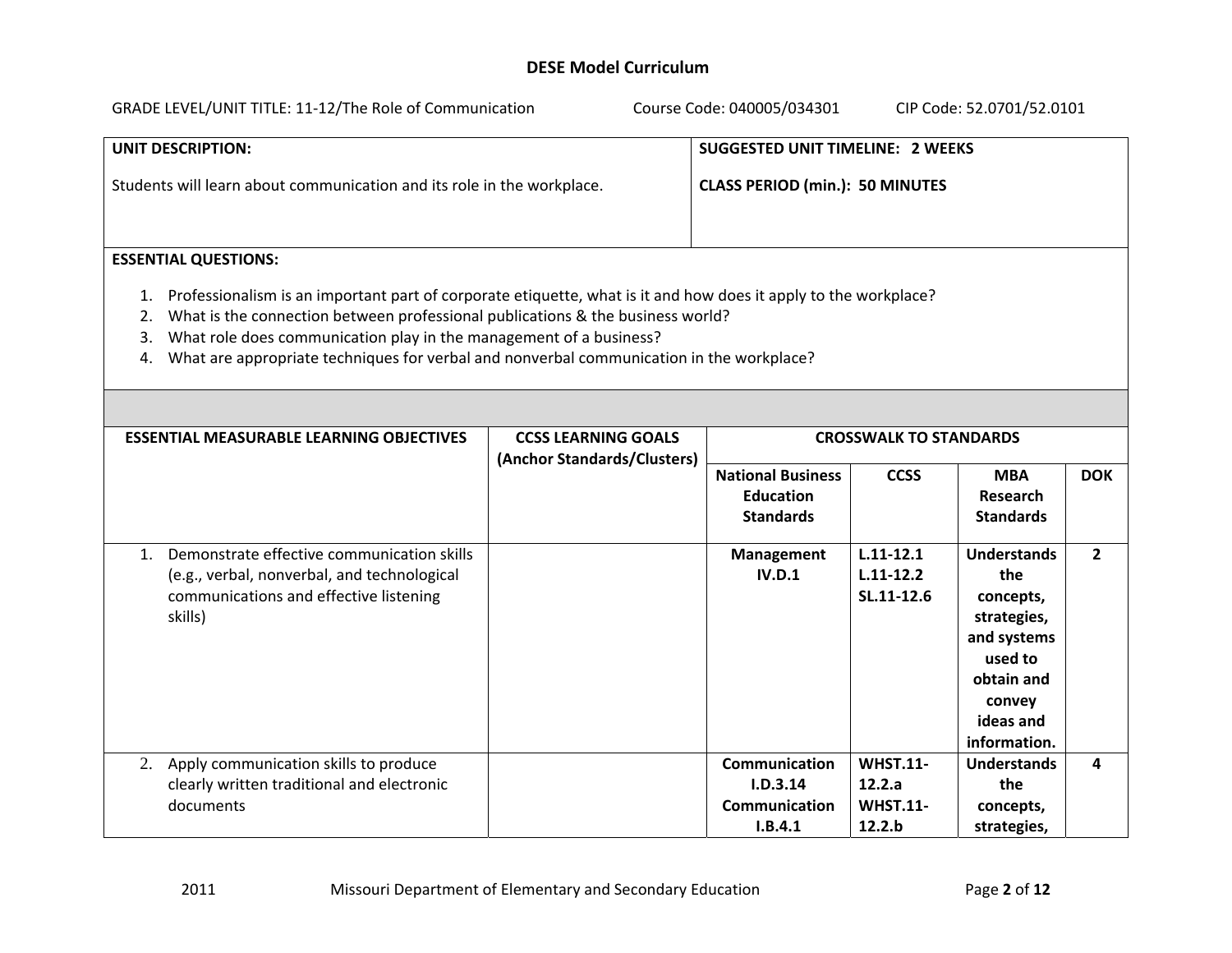GRADE LEVEL/UNIT TITLE: 11‐12/The Role of Communication Course Code: 040005/034301 CIP Code: 52.0701/52.0101

|                                          |                       | <b>WHST.11-</b> | and systems        |                         |
|------------------------------------------|-----------------------|-----------------|--------------------|-------------------------|
|                                          |                       | 12.2.e          | used to            |                         |
|                                          |                       |                 | obtain and         |                         |
|                                          |                       |                 | convey             |                         |
|                                          |                       |                 | ideas and          |                         |
|                                          |                       |                 | information.       |                         |
| Explain the types of international<br>3. | <b>Communication</b>  | SL.11-12.4      | <b>Understands</b> | $\overline{2}$          |
| communication issues                     | I.B.3.6               | SL.11-12.5      | the                |                         |
|                                          |                       |                 | concepts,          |                         |
|                                          |                       |                 | strategies,        |                         |
|                                          |                       |                 | and systems        |                         |
|                                          |                       |                 | used to            |                         |
|                                          |                       |                 | obtain and         |                         |
|                                          |                       |                 | convey             |                         |
|                                          |                       |                 | ideas and          |                         |
|                                          |                       |                 | information.       |                         |
| Deliver an oral presentation with<br>4.  | <b>Communication</b>  | SL.11-12.4      | <b>Understands</b> | $\overline{\mathbf{4}}$ |
| appropriate media and aids               | I.D.2.5               | SL.11-12.5      | the                |                         |
|                                          |                       | SL.11-12.6      | concepts,          |                         |
|                                          |                       |                 | strategies,        |                         |
|                                          |                       |                 | and systems        |                         |
|                                          |                       |                 | used to            |                         |
|                                          |                       |                 | obtain and         |                         |
|                                          |                       |                 | convey             |                         |
|                                          |                       |                 | ideas and          |                         |
|                                          |                       |                 | information.       |                         |
|                                          |                       | <b>WHST.11-</b> |                    | $\overline{\mathbf{3}}$ |
| 5. Produce an agenda for conducting an   | Management<br>I.C.3.3 | 12.2.a          | <b>Understands</b> |                         |
| effective meeting                        |                       |                 | the                |                         |
|                                          |                       | <b>WHST.11-</b> | concepts,          |                         |
|                                          |                       | 12.2.b          | strategies,        |                         |
|                                          |                       | <b>WHST.11-</b> | and systems        |                         |
|                                          |                       | 12.2.e          | used to            |                         |
|                                          |                       |                 | obtain and         |                         |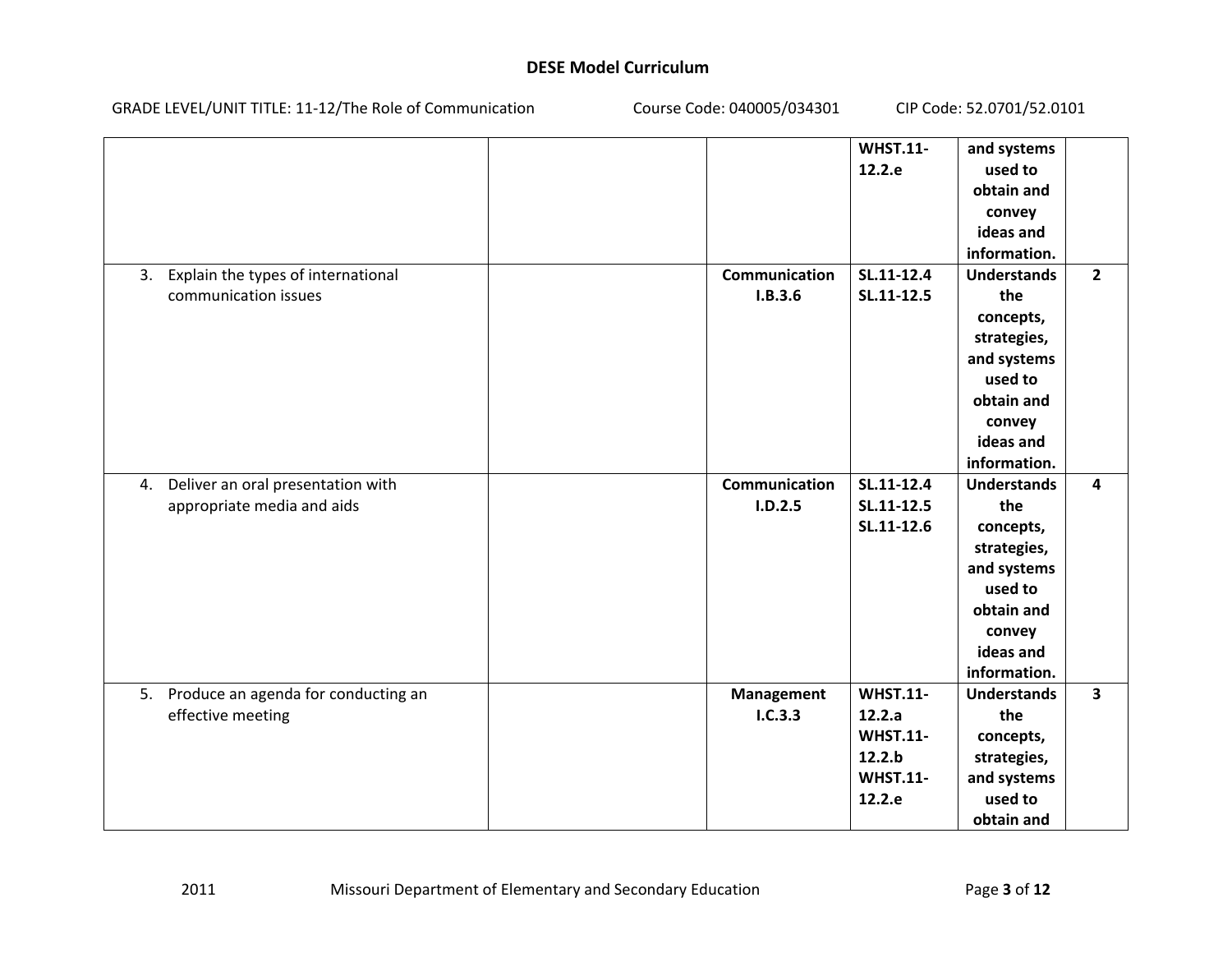|                                                 |                      |               | convey             |                         |
|-------------------------------------------------|----------------------|---------------|--------------------|-------------------------|
|                                                 |                      |               | ideas and          |                         |
|                                                 |                      |               | information.       |                         |
| 6. Demonstrate facilitating techniques          | <b>Management</b>    | SL.11-12.1.b  | <b>Understands</b> | $\overline{2}$          |
|                                                 | IV.D.3.1             |               | the                |                         |
|                                                 |                      |               | concepts,          |                         |
|                                                 |                      |               | strategies,        |                         |
|                                                 |                      |               | and systems        |                         |
|                                                 |                      |               | used to            |                         |
|                                                 |                      |               | obtain and         |                         |
|                                                 |                      |               | convey             |                         |
|                                                 |                      |               | ideas and          |                         |
|                                                 |                      |               | information.       |                         |
| 7. Demonstrate the ability to dialogue with     | <b>Management</b>    | SL.11-12.1.b  | <b>Understands</b> | $\overline{2}$          |
| supervisors and staff                           | I.B.3.4              |               | the                |                         |
|                                                 |                      |               | concepts,          |                         |
|                                                 |                      |               | strategies,        |                         |
|                                                 |                      |               | and systems        |                         |
|                                                 |                      |               | used to            |                         |
|                                                 |                      |               | obtain and         |                         |
|                                                 |                      |               | convey             |                         |
|                                                 |                      |               | ideas and          |                         |
|                                                 |                      |               | information.       |                         |
| 8. Differentiate levels and relationships on an | <b>Communication</b> | $L.11 - 12.3$ | <b>Understands</b> | $\overline{\mathbf{3}}$ |
| organizational chart                            | I.C.3.2              |               | the                |                         |
|                                                 | Communication        |               | concepts,          |                         |
|                                                 | 1.C.3.3              |               | strategies,        |                         |
|                                                 |                      |               | and systems        |                         |
|                                                 |                      |               | used to            |                         |
|                                                 |                      |               | obtain and         |                         |
|                                                 |                      |               | convey             |                         |
|                                                 |                      |               | ideas and          |                         |
|                                                 |                      |               | information.       |                         |

2011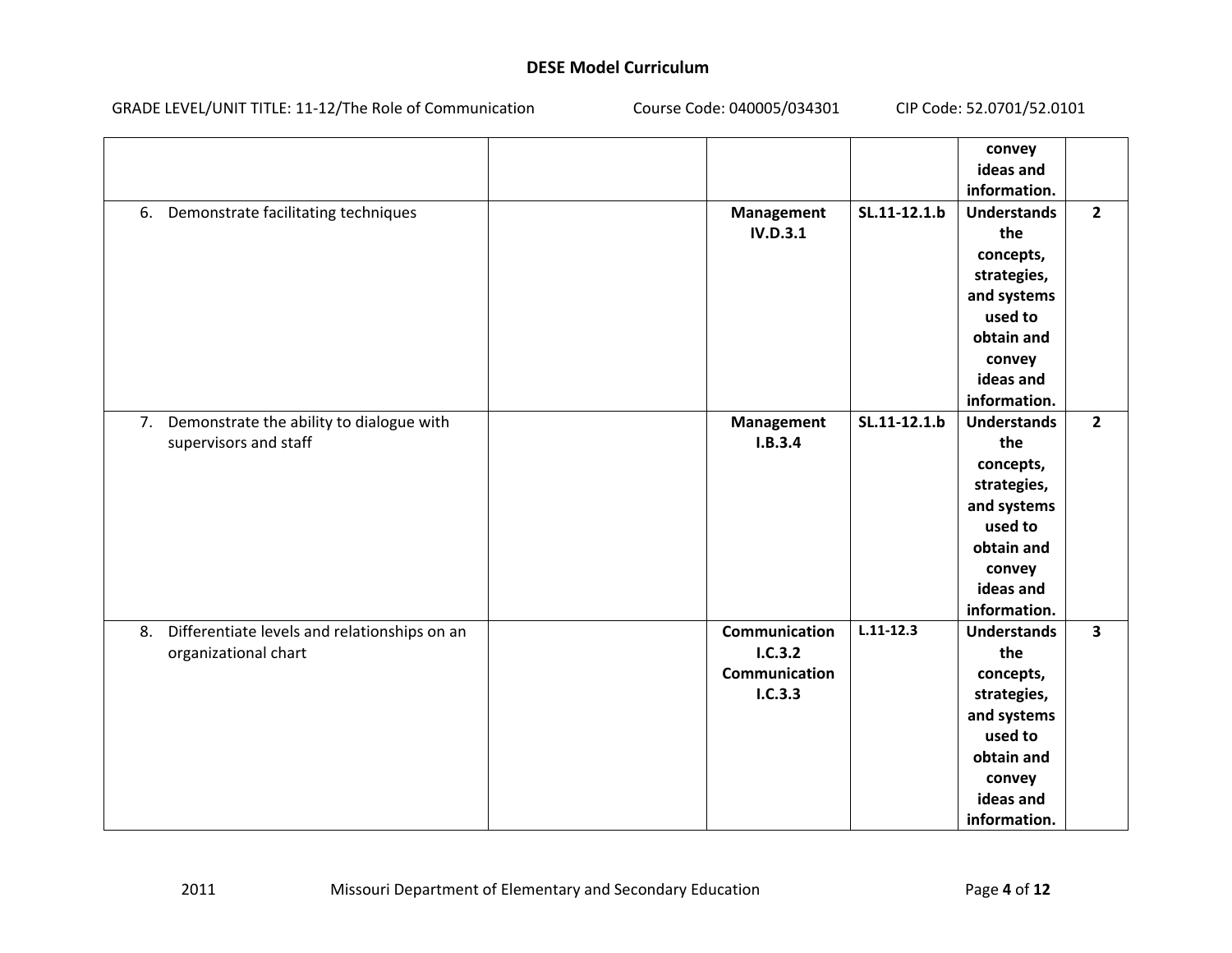GRADE LEVEL/UNIT TITLE: 11‐12/The Role of Communication Course Code: 040005/034301 CIP Code: 52.0701/52.0101

| 9. Read and interpret information | Communication | $L.11 - 12.3$  | <b>Understands</b> | 4 |
|-----------------------------------|---------------|----------------|--------------------|---|
|                                   | 1.C.3.2       | $L.11 - 12.6$  | the                |   |
|                                   | Communication | RST.11-12.2    | concepts,          |   |
|                                   | 1.C.3.3       | RST.11-12.4    | strategies,        |   |
|                                   |               | RST.11-12.5    | and systems        |   |
|                                   |               | <b>RST.11-</b> | used to            |   |
|                                   |               | 12.10          | obtain and         |   |
|                                   |               |                | convey             |   |
|                                   |               |                | ideas and          |   |
|                                   |               |                | information.       |   |

ASSESSMENT DESCRIPTIONS\*: (Write a brief overview here. Identify Formative/Summative. Actual assessments will be accessed by a link to PDF file or Word doc. )

- 1. Meeting Agenda Rubric students will create a meeting agenda for FBLA or DECA following a specific format. **http://sllo.tamu.edu/sites/sllo.tamu.edu/files/Effective%2520Meetings%2520‐%2520Rubric%2520‐%25208‐29‐08.pdf**
- **2. Communication Barriers Rubric – students will create <sup>a</sup> presentation regarding communication barriers.** www.readwritethink.org/files/resources/lesson.../**OralRubric**.pdf
- 3. Essay Rubric students will write an essay describing the organization and relationships of employees in a business. For differentiated **instruction activity, use the organization chart rubric from section 2.** www.readwritethink.org/files/resources/lesson.../**rubric**‐**essay**2.pdf

\*Attach Unit Summative Assessment, including Scoring Guides/Scoring Keys/Alignment Codes and DOK Levels for all items. Label each **assessment according to the unit descriptions above ( i.e., Grade Level/Course Title/Course Code, Unit #.)**

| Obj.#   | <b>INSTRUCTIONAL STRATEGIES (research-based): (Teacher Methods)</b>                                       |
|---------|-----------------------------------------------------------------------------------------------------------|
| 1, 7    | Teacher led instruction on communication strategies (Lessons from Georgia and http://www.create4ms.org/). |
| 2, 5, 6 | <b>Student Assignment, Cooperative learning</b><br>2.                                                     |
| 3, 9    | Student research, cooperative learning<br>З.                                                              |
| 8       | 4. Cooperative learning, student research, writing                                                        |
| Obj.#   | <b>INSTRUCTIONAL ACTIVITIES: (What Students Do)</b>                                                       |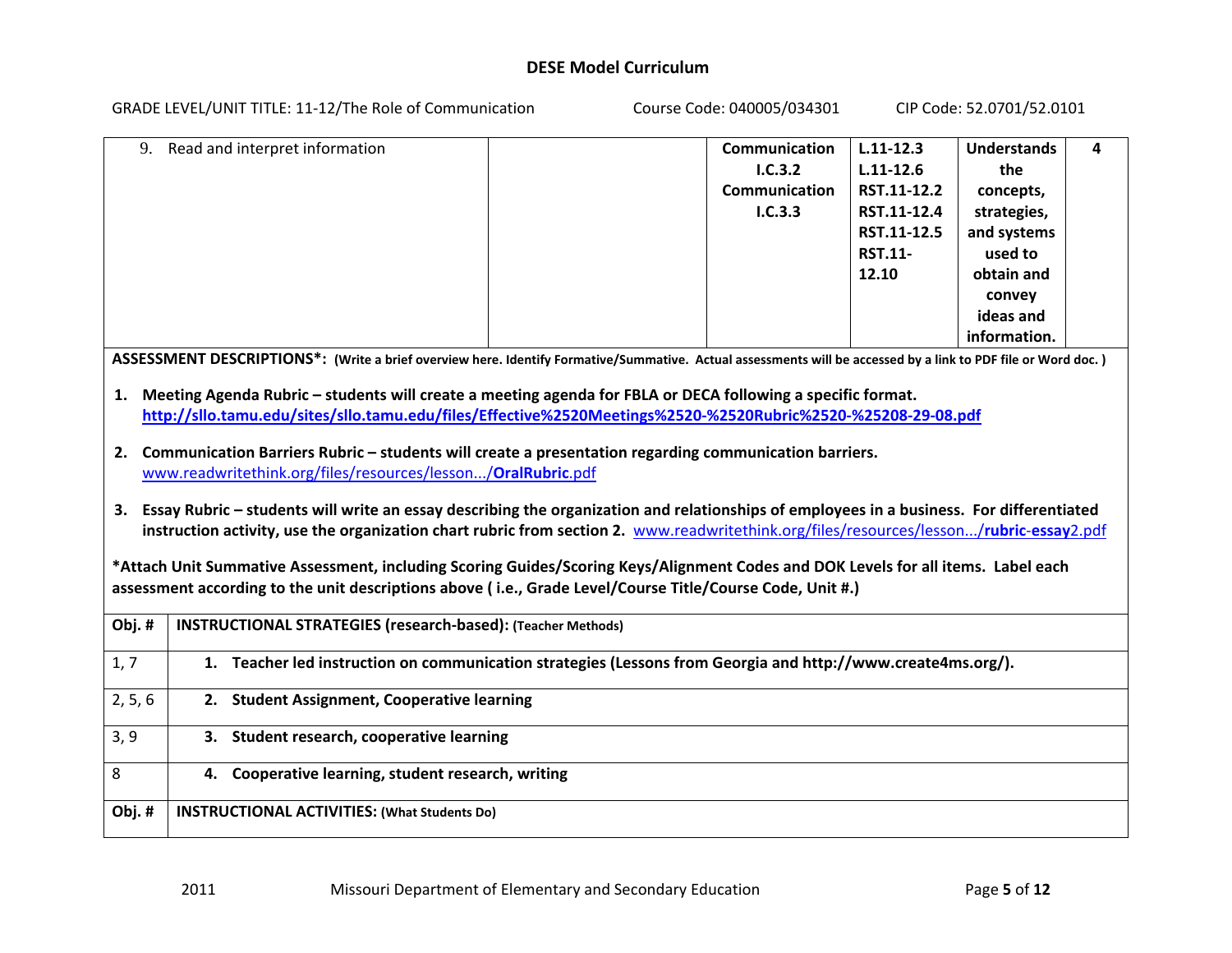GRADE LEVEL/UNIT TITLE: 11‐12/The Role of Communication Course Code: 040005/034301 CIP Code: 52.0701/52.0101

| 1, 7                     | 1. Teacher led instruction on communication strategies.                                                                                                                                                                                                                                   |
|--------------------------|-------------------------------------------------------------------------------------------------------------------------------------------------------------------------------------------------------------------------------------------------------------------------------------------|
| 2, 5, 6                  | 2. The student will create an electronic agenda for an upcoming group meeting (which ever they are involved in) FBLA or DECA<br>meeting and submit to the teacher via email. The student will then facilitate the meeting.                                                                |
|                          |                                                                                                                                                                                                                                                                                           |
| 3, 9                     | 3. Students will select a country to research and create an electronic presentation explaining the specific communication issues<br>related to the researched country in relation to the United States.                                                                                   |
| 8                        | 4. The student will work in teams to create a business that employs 500 people. Students should write a 500 word essay                                                                                                                                                                    |
|                          | proposal for how the company should be organized, identifying levels and relationships between employees and<br>management. For differentiated instruction, students could create an organization chart for the business.                                                                 |
|                          | UNIT RESOURCES: (include internet addresses for linking)                                                                                                                                                                                                                                  |
|                          | Glencoe: Business Management - Real World Applications and Connections                                                                                                                                                                                                                    |
|                          | <b>Georgia Department of Technical and Adult Education</b>                                                                                                                                                                                                                                |
|                          | Communication PowerPoint: www.bized.co.uk/sites/bized/files/docs/buscomm.ppt                                                                                                                                                                                                              |
| <b>Resources @ MCCE:</b> |                                                                                                                                                                                                                                                                                           |
|                          | BE 13.1397 W373 - 25+1 Communication Strategies for Business Education                                                                                                                                                                                                                    |
|                          | Mary Witherow, Joyce Caton, Joanne Lozar Glenn                                                                                                                                                                                                                                            |
|                          | RESTON, VA, NATIONAL BUSINESS EDUCATION ASSOCIATION, 2003.                                                                                                                                                                                                                                |
|                          | BOOK - This book is intended for teachers who are committed to developing and strengthening workplace competencies in their students. It is<br>divided into three sections: human relations, taking charge of your career, and meetings and presentations. The real-world approach allows |
|                          | students to gain practice in confronting problems in the workplace, observing their own and their peers? reactions, considering alternative                                                                                                                                               |
|                          | views, discussing potential responses, and evaluating the appropriateness of proposed solutions.                                                                                                                                                                                          |
|                          | BE CD ROM 16 - Breaking the Barriers: Improving Communication Skills                                                                                                                                                                                                                      |
| Cambridge Educational    |                                                                                                                                                                                                                                                                                           |
|                          | LAWRENCEVILLE, NJ, CAMBRIDGE EDUCATIONAL, 2003.                                                                                                                                                                                                                                           |
|                          | CD ROM - Two-CD-ROM set exposes the entire range of communication barriers while providing users with an opportunity to apply what they                                                                                                                                                   |
|                          |                                                                                                                                                                                                                                                                                           |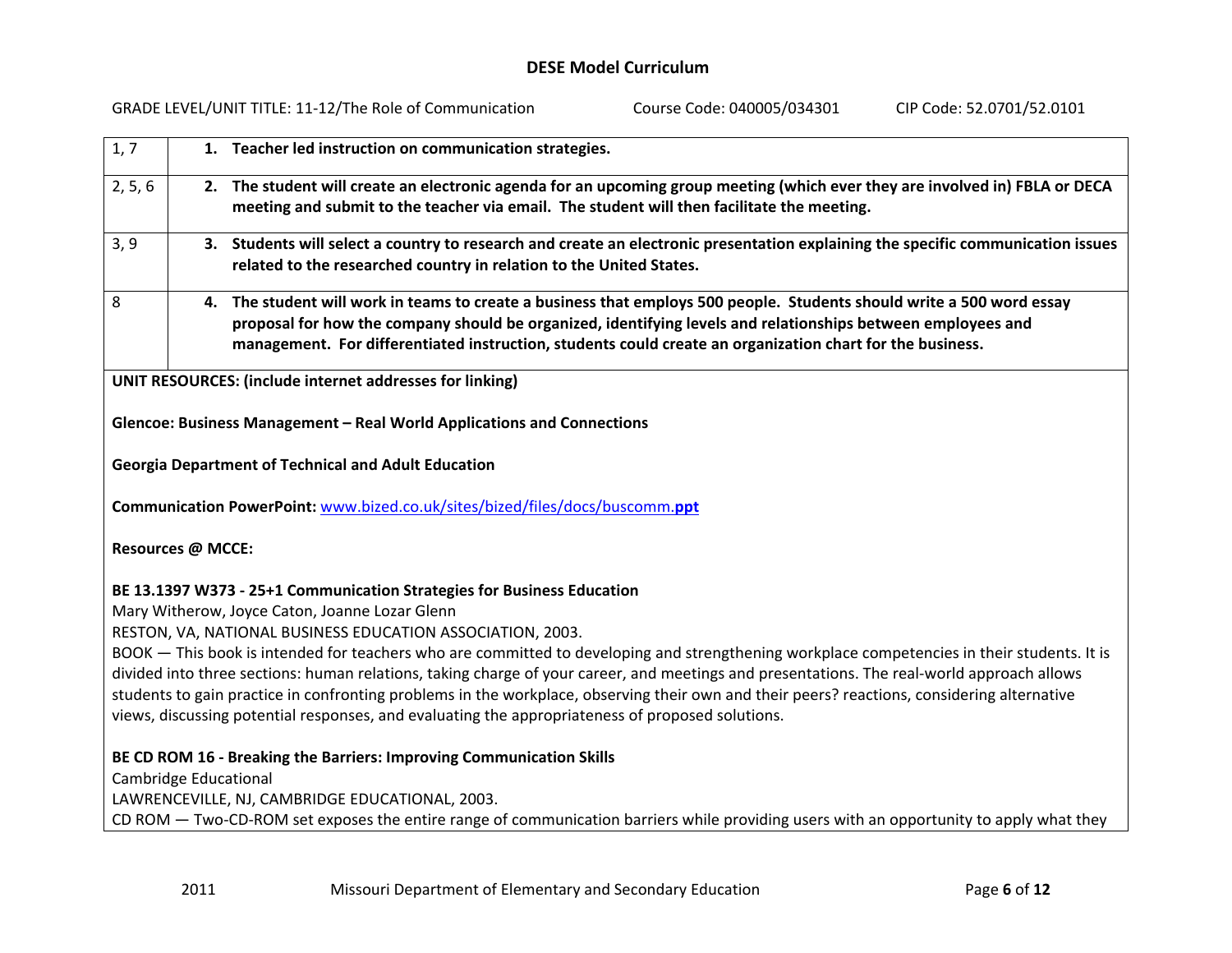learn through interactive video scenarios of real‐world workplace situations. The tutorial exposes the potential pitfalls of spoken, written, and visual communication. In addition to <sup>a</sup> wide variety of basic issues, such as talking too fast, writing imprecisely, and not paying attention, many subtle issues are also addressed, like cultural insensitivity, negative body language, bad timing, choosing the wrong medium, and jumping to conclusions.

# **BE DVD ROM 16.3 ‐ Telephone Skills and Tips**

The School Company

VANCOUVER, WA, THE SCHOOL COMPANY, 2005.

DVD ROM — This program is designed to help the viewer understand the importance of creating <sup>a</sup> positive rapport with customers when using the telephone. How to project <sup>a</sup> caring attitude, respond to hostile customers, and create <sup>a</sup> positive image for the company. High School, Post‐ secondary and Adult. 16 minutes.

### **BE DVD ROM 16.9 ‐ Upgrade your Communication Skills at Work: Email**

Video Aided Instruction

ROSLYN HEIGHTS, NY, VIDEO AIDED INSTRUCTION, 2009.

DVD ROM — This program covers the must‐know rules for using email efficiently and appropriately including: when to use email; proven email techniques that boost productivity; strategies for composing email messages that are succinct; writing subject lines; when to use "To:," "Cc:," and "Bcc:"; adding links and attachments; sample subject lines and email messages that illustrate key concepts. 1 hour and 5 minutes.

## **BE DVD ROM 19.1 ‐ Communication Skills on the Job**

Sunburst Visual Media

PLAINVIEW, NY, SUNBURST VISUAL MEDIA, 2006.

DVD ROM — This program uses vignettes to demonstrate good communication, covering such topics as introductions and titles, phone etiquette, asking questions, active listening, using I‐messages, and communicating <sup>a</sup> positive attitude. Grades 7‐12. 20 minutes.

## **BE DVD ROM 19.2 ‐ Communicating with Tact, Candor and Credibility**

Learning Seed

LAKE ZURICH, IL, LEARNING SEED, 2008.

DVD ROM — Program covers topics including: rephrasing: making "talking points" tactfully; what to say: the art of scripting; lightweight speech patterns; and jargon-filled corporate speak. Shows how to connect with co-workers, team members and supervisors and introduces a four-step method to present your point of view with tact and diplomacy. Audience: General. 19 minutes.

## **BE DVD ROM 19.4 ‐ Workplace Communication Skills**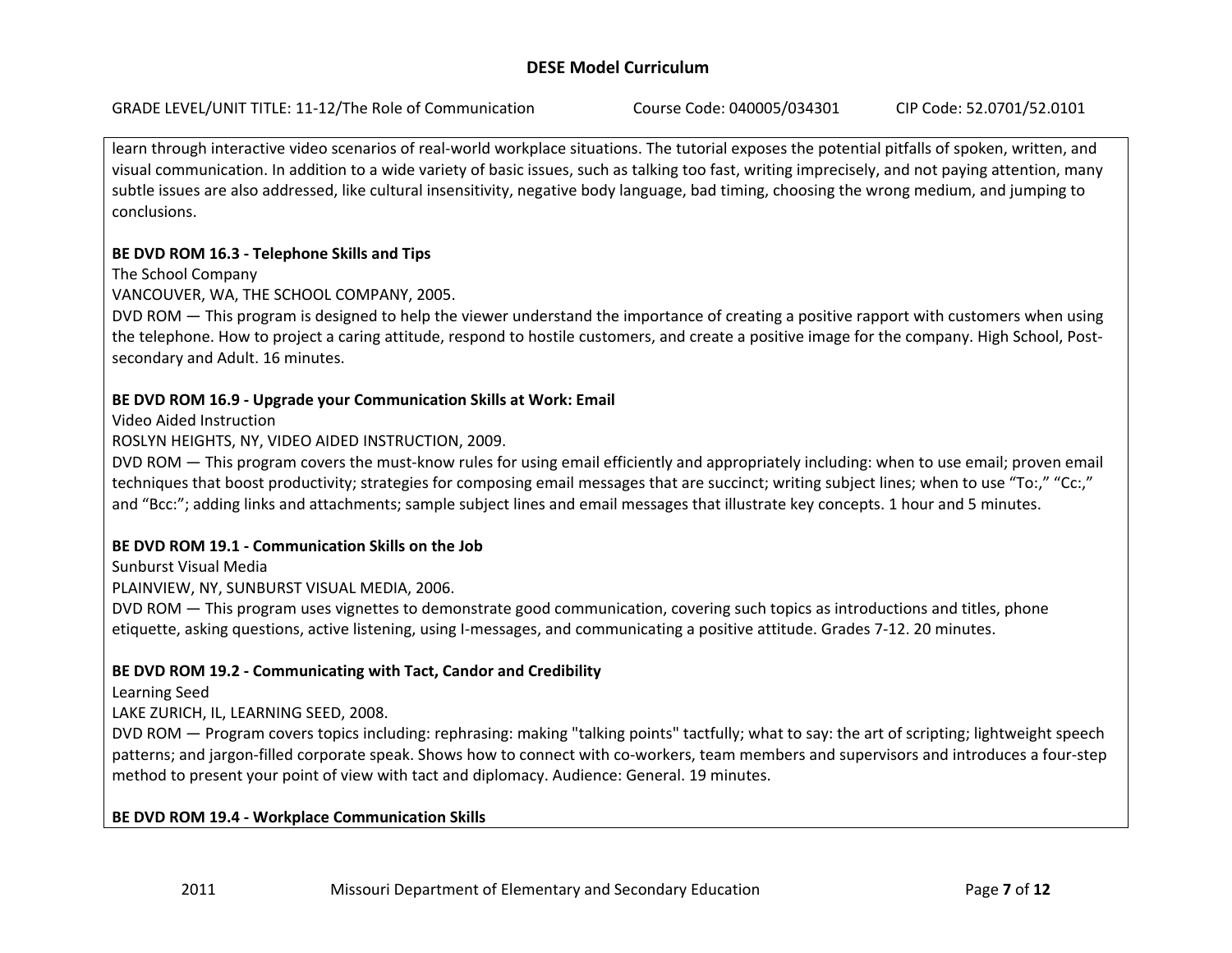### JIST

ST. PAUL, MN, JIST, 2012.

DVD ROM — This program teaches viewers about the importance of good communication in the workplace and how to improve upon these skills. Viewers get guidance for developing their verbal, listening, nonverbal, and written skills. The program depicts scenarios of good and poor communication skills in action and includes expert interviews on workplace communication. Also addresses communication through <sup>e</sup>‐mail, voicemail, cell phones, video conferencing, and online sites like Facebook and Twitter. 50 minutes. Helpful pause points allow instructors to stop the program and discuss the material.

# **BE DVD ROM 46 ‐ Nonverbal Communication & Positive Body Language**

The School Company

# VANCOUVER, WA, THE SCHOOL COMPANY, 2005.

DVD ROM — This program describes the various components of non‐verbal communication and how it contributes to success or failure in the workplace. Points out that when verbal and non-verbal communication conflicts, customers trust the non-verbal messages. High School, Postsecondary and Adult. 17 minutes.

# **BE KIT 10 ‐ Let's Talk...Telephone Tactics for Better Business: Every Call Counts**

Cambridge Educational

## MONMOUTH JUNCTION, NJ, CAMBRIDGE EDUCATIONAL, 2003.

KIT — Despite advancing technology, one communication tool remains <sup>a</sup> constant: the telephone. Using it competently and courteously is vital to customer and client satisfaction. This 2‐part series is designed to help students and professionals improve their telephone skills and understand the impact that both good and bad phone etiquette can have on the bottom line of any business. Combining the video's tutorial examples with the reinforcement of practical exercises on the CD ROM, this interactive series will prepare students and professionals to: make outgoing and receive incoming calls; conduct effective and efficient telephone calls in <sup>a</sup> business environment; take control of <sup>a</sup> conversation and direct it towards <sup>a</sup> specific purpose; use tone, pitch, and inflection to an advantage when speaking on the phone; make <sup>a</sup> positive impression over the telephone; properly compose and deliver <sup>a</sup> voicemail announcement and message.

# **BE KIT 6 ‐ How to Develop Effective Communication Skills**

Robert W Lucas

CHICAGO, IL, JACK WILSON & ASSOCIATES INC, 2004.

KIT — This systematic, detailed training program gives you <sup>a</sup> blueprint for effective communication; <sup>a</sup> formula for understanding. You will learn the skills needed in order to successfully compete in the worldwide marketplace.

# **BE VIDEO 156 ‐ Business Writing**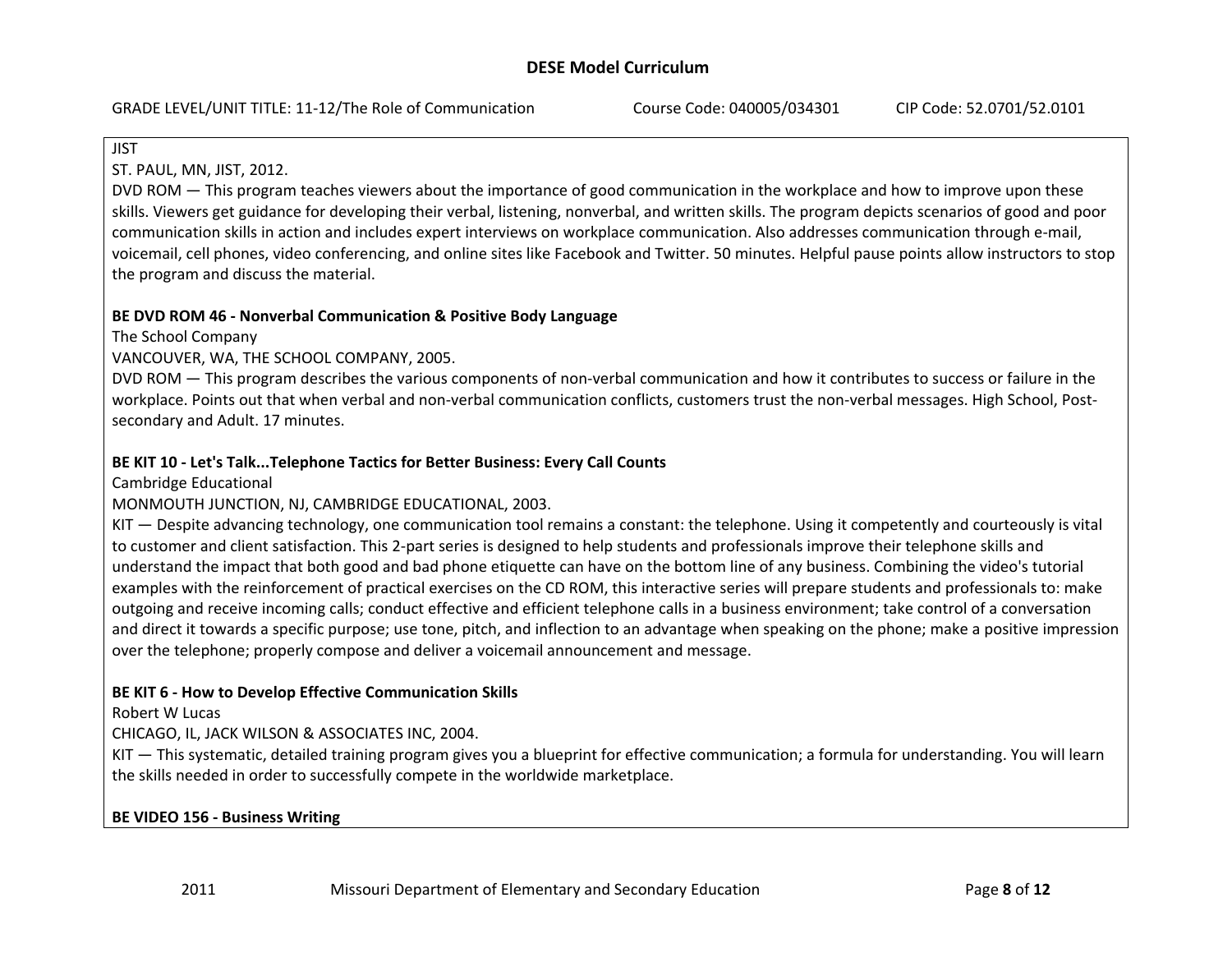#### Teachers Video Company

SCOTTSDALE, AZ, TEACHER'S VIDEO COMPANY, 2001.

VIDEO — Effective writing is an essential skill for any business career. This program teaches students to write professional‐looking documents using the language of business. Students are presented with the professional form for letters, memos, and emails. 30 minutes. Grades 9‐12.

## **BE VIDEO 189 ‐ Public Speaking**

Cerebellum Corporation

FALLS CHURCH, VA, CEREBELLUM CORPORATION, 2002.

VIDEO — The Standard Deviants. Learning public speaking skills has never been so much fun! This lively video contains segments on organizing presentations, creating outlines, practicing, voice projection, audience control, and self‐confidence. Students master easy techniques for delivering high impact presentations without stress! 60 minutes.

#### **BE VIDEO 54 ‐ Communication Skills for the Workplace**

HRM Human Relations Media

MT KISCO, NY, HRM HUMAN RELATIONS MEDIA, 2000.

VIDEO — Includes guide. By viewing this video and working on the activities in this Teacher's Resource Book, your students will learn valuable techniques to help them communicate effectively. 27:42 minutes.

#### **BE VIDEO 66 ‐ Cross Cultural Communications**

Promedion Productions

PROMEDION PRODUCTIONS, 2002.

VIDEO — This video shows the difficulties of cross-cultural communication. It emphasizes the importance of understanding and respecting other cultures. 36 minutes

## **BE VIDEO 67 ‐ Non‐verbal Communication in the Global Marketplace**

De Visuals

SUNRISE, FL, DE VISUALS, 2004.

VIDEO — This program shows the mechanics of nonverbally communicating through gestures, proxemics, and other techniques. Also exposes the viewer to the vast array of interpretations of similar techniques throughout the global maketplace. Each country/culture/ethnic group communicates differently and this program discusses how people use their eyes, facial expressions, posture, gestures, and proxemics, as well as clothing and accessories to communicate. High School,Post‐secondary and Adult. 24 minutes.

## **C&E VIDEO 141 ‐ Basic Career Communication Skills: Marketing & Customer Service**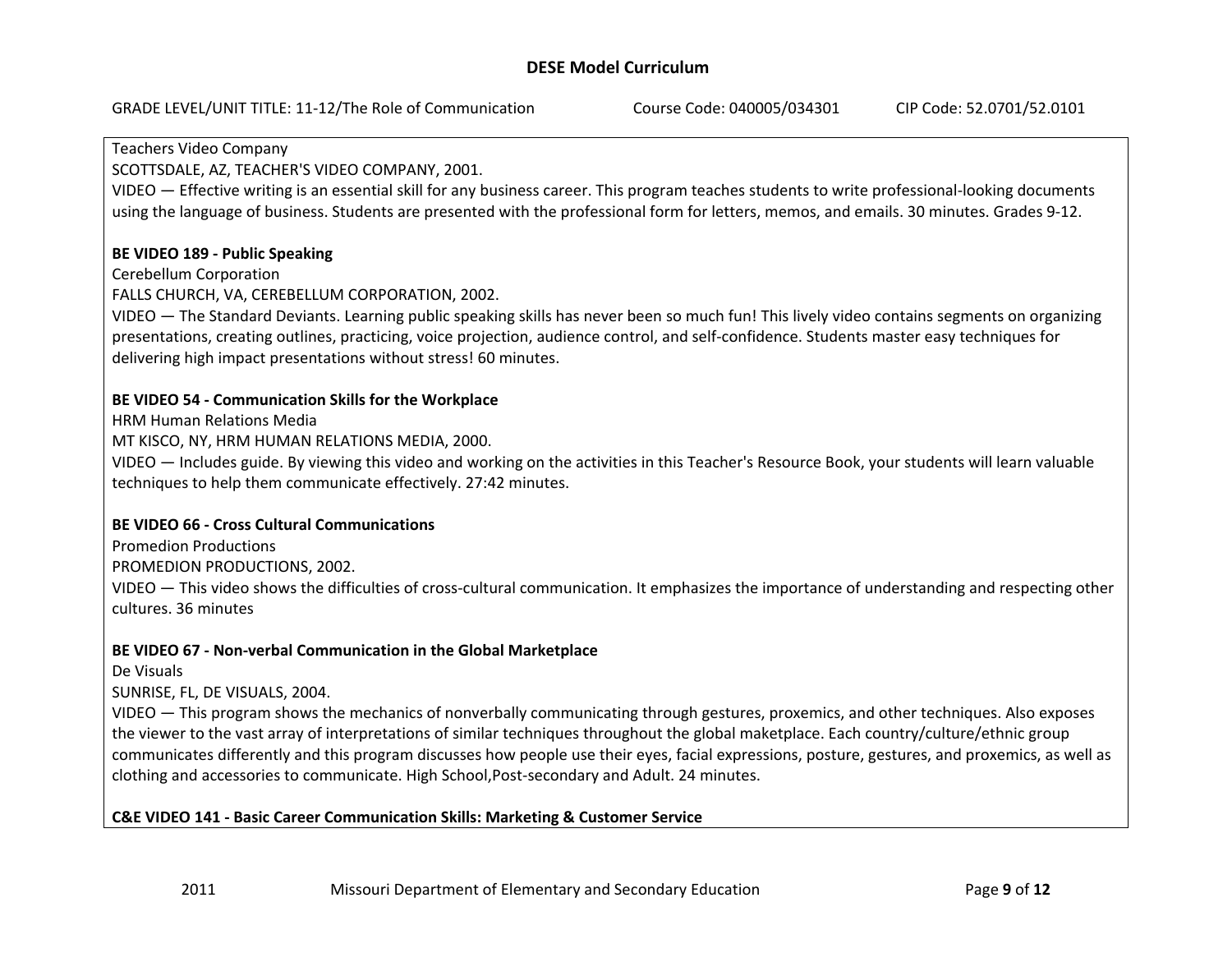#### The School Company

VANCOUVER, WA, THE SCHOOL COMPANY, 2005.

VIDEO — Good listening and speaking skills for dealing with customers are highlighted in this video. The difference between hearing and listening and how to ask the right questions to get the information needed from the customer are presented. The importance of writing and filling out customer service reports and writing letters to clients is also stressed. 17:42 minutes.

## **E DVD ROM 80 ‐ Interpersonal Communication With People of Different Ages**

Insight Media

NEW YORK, NY, INSIGHT MEDIA, 2008.

DVD ROM — This program examines communication with individuals of different ages and considers the ways in which human development affects communication abilities. It explores the role of positive and negative stereotypes in age‐related communication, outlines the natural reasons individuals create and use stereotypes, shows how stereotypes provide categories that offer cues for appropriate behavior, discusses the limits of stereotypes, and teaches how to employ stereotypes and the recognition of their existence to treat people of all ages with respect and as unique individuals. The program also provides specific guidelines for modifying communication to enhance interpersonal interactions with infants, toddlers, adolescents, and older adults. 22 minutes.

#### **E&D DVD ROM 6 ‐ Communicating Between Cultures**

Learning Seed

LAKE ZURICH, IL, LEARNING SEED, 2004.

DVD ROM — Some "cultural givens" are so deeply imbedded in thought patterns they are invisible to those who hold them. This video shows how to make some of these patterns visible and improve communication. A series of cross-cultural situations show how even good intentions often go astray. 23 minutes

## **FCS VIDEO 139 ‐ It's Not What You Say: Mastering the Art of Communication**

Linx Educational Publishing, Inc.

JACKSONVILLE BEACH, FL, LINX EDUCATIONAL PUBLISHING, INC., 2003.

VIDEO — Discover the difference word choice can make. Find out what non‐verbal communication is all about. Understand the power of emotional tone. From body language to listening, communication is <sup>a</sup> skill you can learn . . . today! Grades 8‐Adult. 26 minutes.

## **G&C DVD ROM 35 ‐ Communication: Skills on the Job**

Sunburst Visual Media

HAWTHORNE, NY, SUNBURST VISUAL MEDIA, 2006.

DVD ROM — This program covers such topics as introductions and titles, phone etiquette, asking questions, active listening, using "I" messages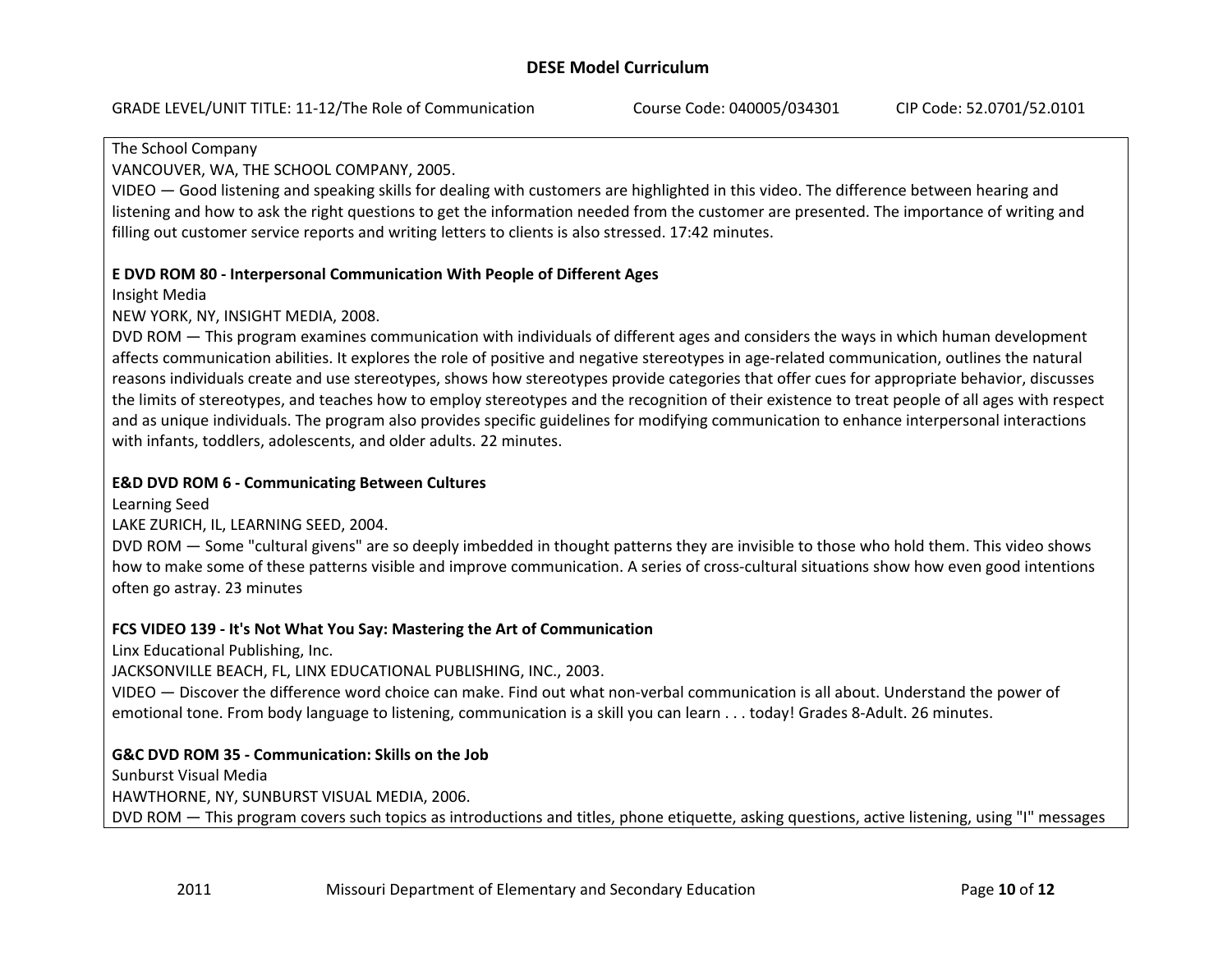and communicating <sup>a</sup> positive attitude. Grade level: 7‐12. 26 minutes

### **H DVD ROM 16 ‐ Upgrade Your Communication Skills at Work: Professionalism**

Video Aided Instruction

## ROSLYN HEIGHTS, NY, VIDEO AIDED INSTRUCTION, 2009.

DVD ROM — This program includes: <sup>a</sup> thorough discussion of qualities that every worker should possess and demonstrate on the job; an analysis of behavior that can make or break <sup>a</sup> career; tips for cultivating <sup>a</sup> strong work ethic; strategies for treating all business contacts with respect and empathy; examples of unprofessional behavior that should be avoided; advice that will help increase the value of an employee or job candidate; sample anecdotes and situations that illustrate key concepts. 1 hour and 11 minutes

## **H VIDEO 71 ‐ Effective Communication**

Mosby, Inc.

### PHILADELPHIA, PA, MOSBY‐YEAR BOOK, INC, 1995.

VIDEO — This video discusses verbal, written, and nonverbal communication; levels of organizational communication for managers (upward, horizontal, and downward); listening skills; cultural differences in communication styles. Interviews with nurse managers provide real‐life perspectives and offer strategies for successful communication, while graphics visually reinforce key content. 29 minutes

## **MCE DVD ROM 49 ‐ Basic Career Communication Skills: Marketing & Customer Service**

The School Company

## VANCOUVER, WA, THE SCHOOL COMPANY, 2005.

DVD ROM — Good listening and speaking skills for dealing with customers are highlighted in this program. The difference between hearing and listening and how to ask the right questions to get the information needed from the customer are presented. The importance of writing and filling out customer service reports and writing letters to clients is also stressed. 17:42 minutes

## **MCE DVD ROM 7.2 ‐ Upgrade Your Communication Skills At Work: Websites & Blogs**

Video Aided Instruction

## ROSLYN HEIGHTS, NY, VIDEO AIDED INSTRUCTION, 2009.

DVD ROM — In this program, advice is provided for turning <sup>a</sup> company's online presence into <sup>a</sup> resource that's useful, interactive, and <sup>a</sup> selling tool. Viewers can also learn how an organization can use websites and blogs to enhance its image, distribute information, connect with visitors, build <sup>a</sup> sense of community, and boost sales. This program includes: techniques for determining which features <sup>a</sup> website should include — and updating or revamping an existing site as appropriate; strategies for identifying the various types of people who visit <sup>a</sup> website; ways to engage website visitors by offering <sup>a</sup> user‐friendly, interactive, and positive online experience; advice about creating and maintaining <sup>a</sup> blog; tips that can help get more hits and increase profits; sample webpages, blog posts, etc. that illustrate key concepts. 1 hour 16 minutes